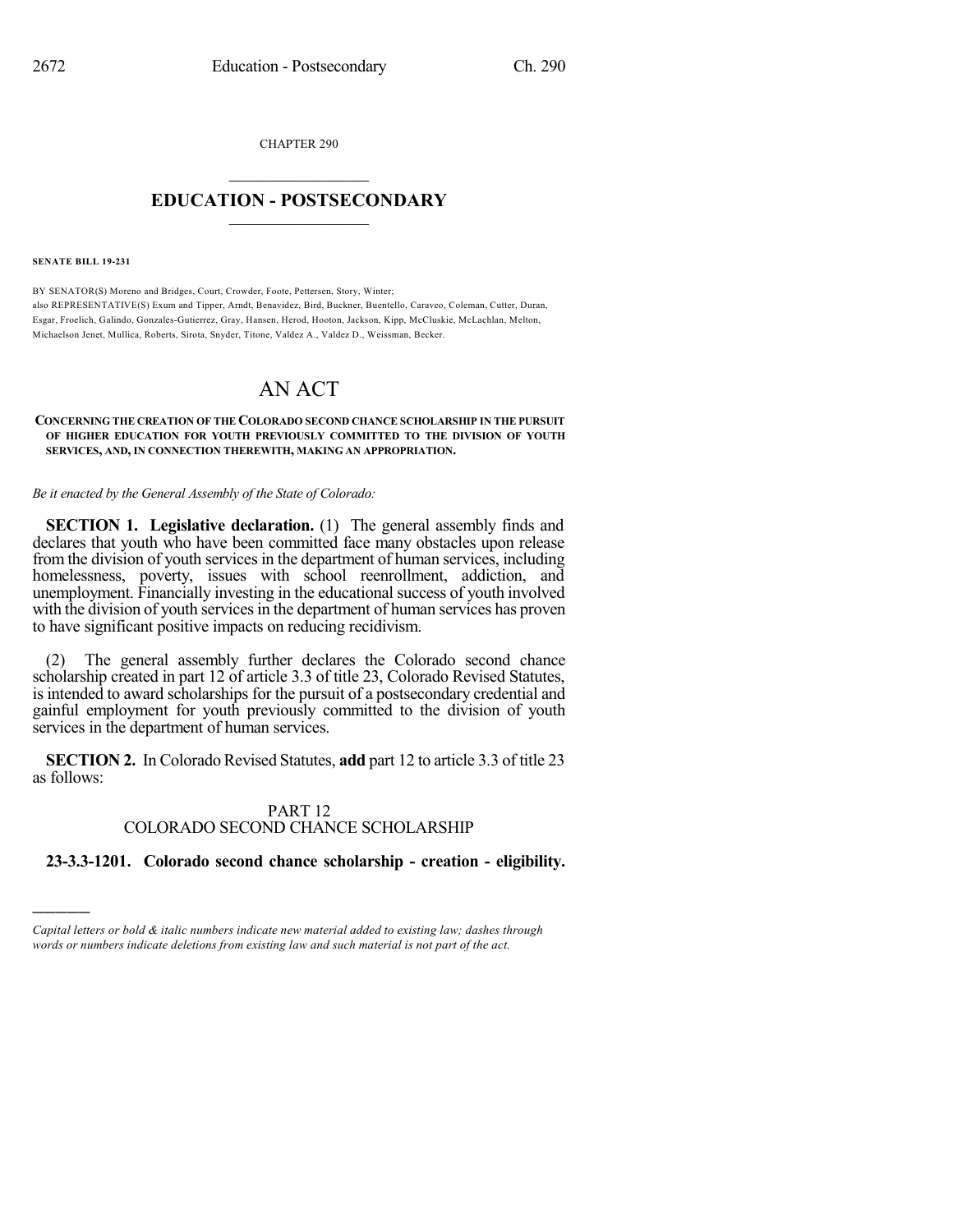THERE IS CREATED IN THE DEPARTMENT OF HIGHER EDUCATION THE COLORADO SECOND CHANCE SCHOLARSHIP PROGRAM, REFERRED TO IN THIS PART 12 AS THE "SCHOLARSHIP PROGRAM". SUBJECT TO AVAILABLE APPROPRIATIONS, THE SCHOLARSHIP PROGRAM SHALL AWARD SCHOLARSHIPS TO ASSIST PERSONS PREVIOUSLY COMMITTED TO THE DIVISION OF YOUTH SERVICES IN THE DEPARTMENT OF HUMAN SERVICES IN THE PERSONS' PURSUIT OF A POSTSECONDARY CREDENTIAL. THE ADVISORY BOARD CREATED IN SECTION 23-3.3-1203 SHALL AWARD SCHOLARSHIPS ON A NEED BASIS, BASED ON THE CRITERIA SPECIFIED IN SECTION 23-3.3-1203 (3).

**23-3.3-1202. Program coordinator - duties.** THE EXECUTIVE DIRECTOR OF THE COLORADO COMMISSION ON HIGHER EDUCATION OR THE EXECUTIVE DIRECTOR'S DESIGNEE SHALL APPOINT A PROGRAM COORDINATOR WHO SHALL COUNSEL AND SUPPORT SCHOLARSHIPRECIPIENTSBY REGULARLY MEETING WITH RECIPIENTS TO SET EDUCATION AND EMPLOYMENT GOALS AND CONNECT STUDENTS WITH WRAPAROUND SERVICES.

**23-3.3-1203. Colorado second chance scholarship advisory board - creation - duties - report - rules - repeal.** (1) THERE IS CREATED THE COLORADO SECOND CHANCE SCHOLARSHIP ADVISORY BOARD, REFERRED TO IN THIS SECTION AS THE "ADVISORY BOARD", WHICH CONSISTS OF THE FOLLOWING FIVE MEMBERS:

(a) THE DIRECTOR OF THE DIVISION OF YOUTH SERVICES IN THE DEPARTMENT OF HUMAN SERVICES OR THE DIRECTOR'S DESIGNEE;

(b) THE EXECUTIVE DIRECTOR OF THE COLORADO COMMISSION ON HIGHER EDUCATION OR THE EXECUTIVE DIRECTOR'S DESIGNEE;

(c) THE EXECUTIVE DIRECTOR OF THE DEPARTMENT OF HUMAN SERVICES OR THE EXECUTIVE DIRECTOR'S DESIGNEE;

(d) THE PROGRAM COORDINATOR OF THE COLORADO SECOND CHANCE SCHOLARSHIP; AND

(e) AN INDIVIDUAL PREVIOUSLY COMMITTED TO THE DIVISION OF YOUTH SERVICES IN THE DEPARTMENT OF HUMAN SERVICES THROUGH LIVED EXPERIENCES APPOINTED BY THE DIRECTOR OF THE DIVISION OF YOUTH SERVICES IN THE DEPARTMENT OF HUMAN SERVICES.

(2) THE ADVISORY BOARD SHALL HOLD ITS FIRST MEETING ON OR BEFORE NOVEMBER 1, 2019, AT A TIME AND PLACE TO BE DESIGNATED BY THE EXECUTIVE DIRECTOR OF THE COLORADO COMMISSION ON HIGHER EDUCATION OR THE EXECUTIVE DIRECTOR'S DESIGNEE. THE BOARD SHALL MEET AT LEAST FOUR TIMES EACH YEAR AND SHALL ESTABLISH BY RULE THE PROCEDURES BY WHICH A PERSON MAY APPLY FOR A SCHOLARSHIP. AT A MINIMUM, THE RULES MUST SPECIFY THE INFORMATION A PERSON SHALL SUBMIT AND THE DEADLINES FOR SUBMITTING THE APPLICATION.

(3) THE ADVISORY BOARD SHALL AWARD SCHOLARSHIPS UP TO TEN THOUSAND DOLLARS TO APPLICANTS BASED ON THE FOLLOWING CRITERIA: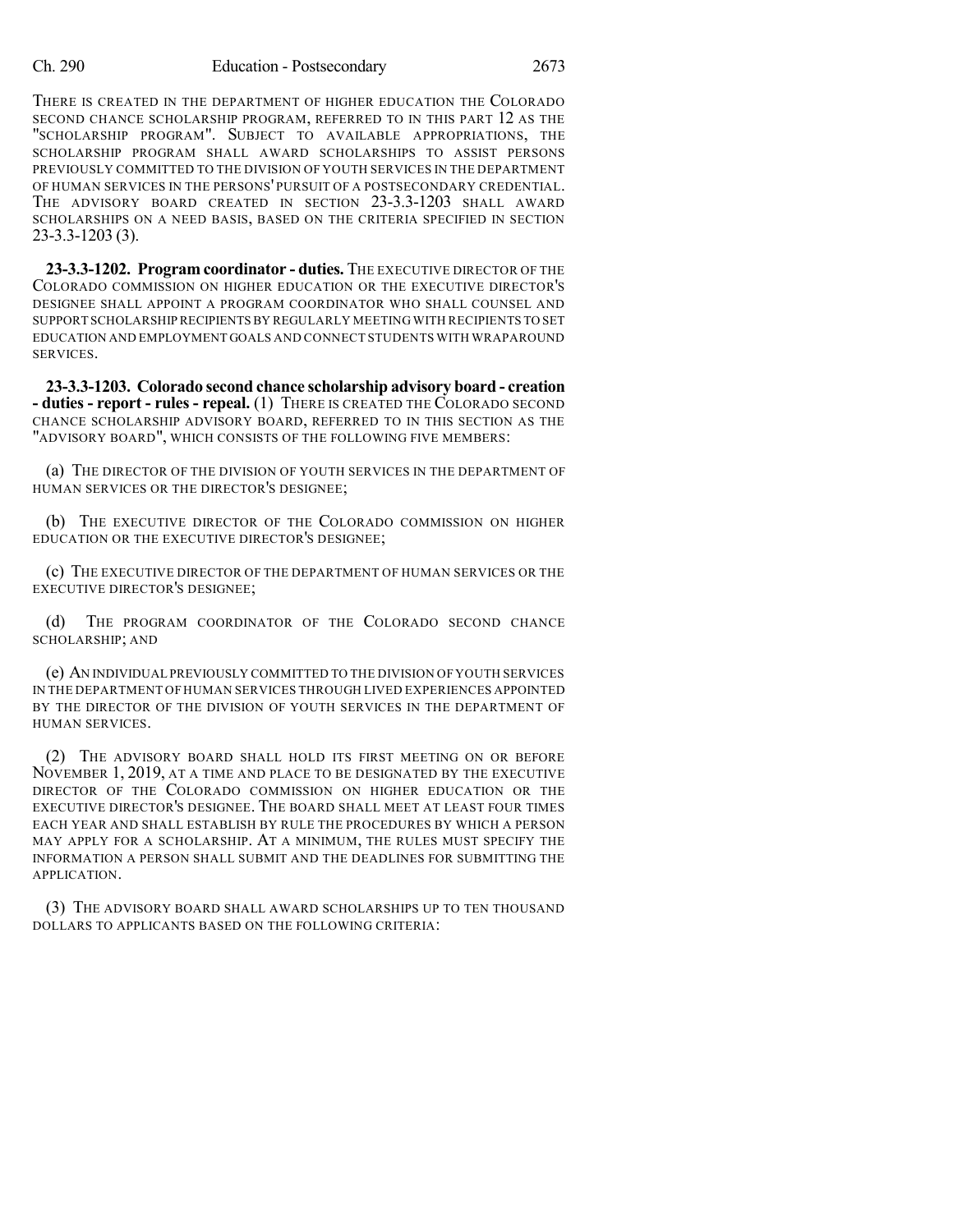(a) AN APPLICANT'S PRIOR COMMITMENT TO THE DIVISION OF YOUTH SERVICES IN THE DEPARTMENT OF HUMAN SERVICES;

(b) AN APPLICANT'S DEMONSTRATED DEGREE OF FINANCIAL NEED, BASED ON THE RESOURCES AVAILABLE TO THE APPLICANT;

(c) AN APPLICANT'S ACCEPTANCE TO AN INSTITUTION THAT OFFERS POSTSECONDARY CREDENTIALS, INCLUDING BUT NOT LIMITED TO AN ACCREDITED TRADE SCHOOL, COMMUNITY COLLEGE, CERTIFICATE PROGRAM, OR OTHER INSTITUTION OF HIGHER EDUCATION; AND

(d) ANY OTHER CRITERIA ADOPTED BY RULE OF THE ADVISORY BOARD TO IDENTIFY PERSONS IN THE GREATEST NEED OF ASSISTANCE IN THE PURSUIT OF ANY POST-SECONDARY CREDENTIAL.

(4) THE ADVISORY BOARD SHALL SET THE AMOUNT OF EACH SCHOLARSHIP BASED ON THE PERSON'S DEGREE OF FINANCIAL NEED, THE COST OF ATTENDANCE, THE AMOUNT AVAILABLE FOR THE APPLICABLE BUDGET YEAR, AND THE ANTICIPATED NUMBER OF PERSONS WHO WILL APPLY TO THE SCHOLARSHIP PROGRAM IN THE COURSE OF THE APPLICABLE BUDGET YEAR.

(5) THE DEPARTMENT OF HIGHER EDUCATION SHALL REPORT ON THE SCHOLARSHIP PROGRAM TO THE PUBLIC THROUGH THE ANNUAL HEARING PURSUANT TO THE "STATE MEASUREMENT FOR ACCOUNTABLE, RESPONSIVE, AND TRANSPARENT (SMART) GOVERNMENT ACT", PART 2 OF ARTICLE 7 OF TITLE 2.

(6) THIS SECTION IS REPEALED, EFFECTIVE SEPTEMBER 1, 2022. PRIOR TO SUCH REPEAL, THE COLORADO SECOND CHANCE SCHOLARSHIP PROGRAM IS SCHEDULED FOR REVIEW AS PROVIDED IN SECTION 24-34-104.

**SECTION 3.** In Colorado Revised Statutes, 24-34-104, **add** (23)(a)(XI) as follows:

**24-34-104. General assemblyreviewof regulatoryagenciesandfunctionsfor repeal, continuation, or reestablishment - legislative declaration - repeal.** (23) (a) The following agencies, functions, or both, are scheduled for repeal on September 1, 2022:

(XI) THE COLORADO SECOND CHANCE SCHOLARSHIP PROGRAM CREATED IN SECTION 23-3.3-1201.

**SECTION 4. Appropriation.** For the 2019-20 state fiscal year, \$305,145 is appropriated to the department of higher education. This appropriation is from the general fund and is based on an assumption that the department will require an additional 0.8 FTE. To implement this act, the department may use this appropriation for the Colorado second chance scholarship program.

**SECTION 5. Act subject to petition - effective date.** This act takes effect at 12:01 a.m. on the day following the expiration of the ninety-day period after final adjournment of the general assembly (August 2, 2019, if adjournment sine die is on May 3, 2019); except that, if a referendum petition is filed pursuant to section  $1(3)$